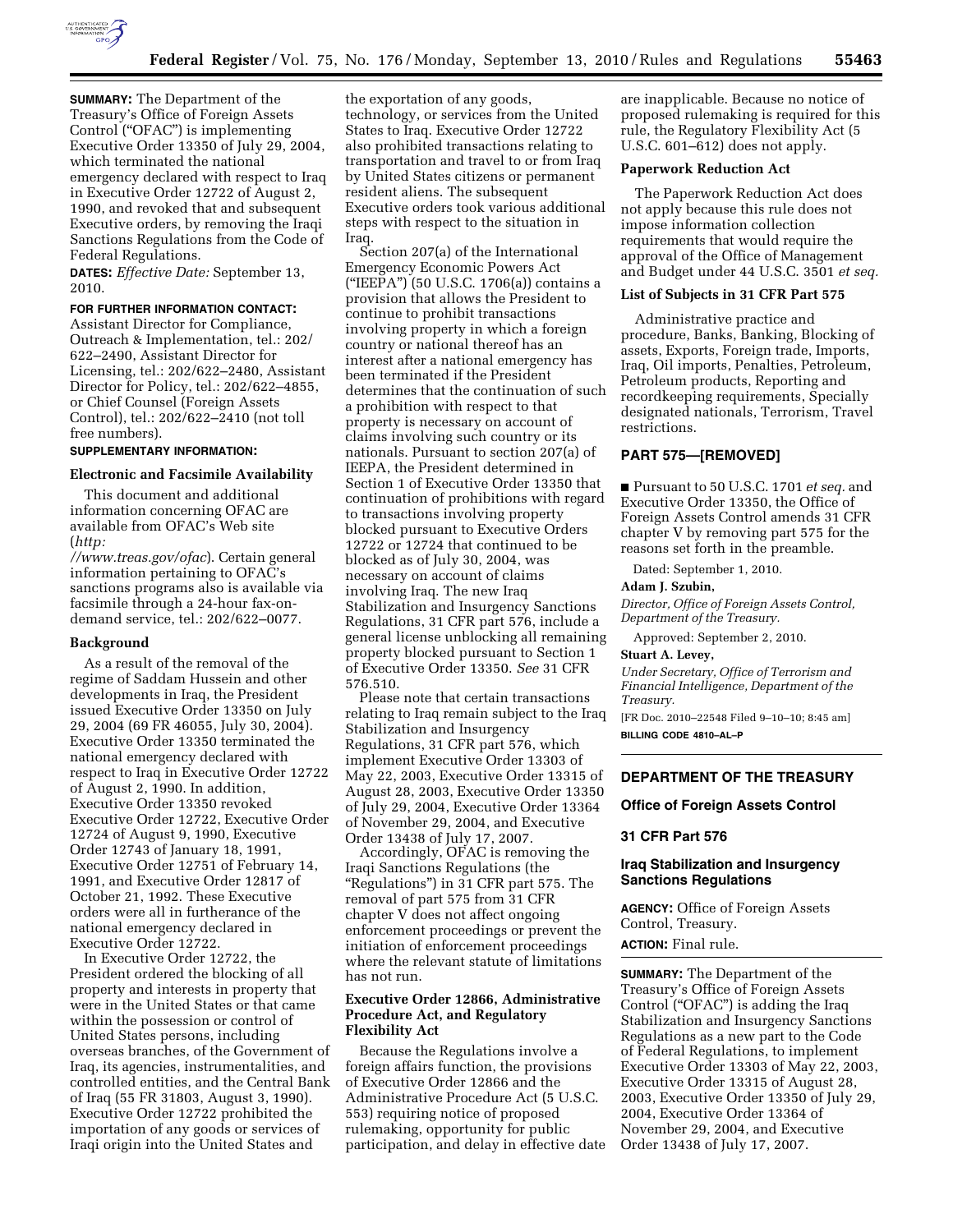**DATES:** *Effective Date:* September 13, 2010.

### **FOR FURTHER INFORMATION CONTACT:**

Assistant Director for Compliance, Outreach & Implementation, tel.: 202/ 622–2490, Assistant Director for Licensing, tel.: 202/622–2480, Assistant Director for Policy, tel.: 202/622–4855, or Chief Counsel (Foreign Assets Control), tel.: 202/622–2410 (not toll free numbers).

### **SUPPLEMENTARY INFORMATION:**

### **Electronic and Facsimile Availability**

This document and additional information concerning OFAC are [available from OFAC's Web site \(](http://www.treas.gov/ofac)*http: //www.treas.gov/ofac*). Certain general information pertaining to OFAC's sanctions programs also is available via facsimile through a 24-hour fax-ondemand service, tel.: 202/622–0077.

### **Background**

Following the removal from power of the regime of Saddam Hussein in Iraq, the President issued Executive Order 13303 of May 22, 2003, under the authority of, *inter alia,* the International Emergency Economic Powers Act, 50 U.S.C. 1701 *et seq.* (''IEEPA''), the National Emergencies Act, 50 U.S.C. 1601 *et seq.* (''NEA''), and section 5 of the United Nations Participation Act, 22 U.S.C. 287c (''UNPA''). In Executive Order 13303, the President found that the threat of attachment or other judicial process against the Development Fund for Iraq, Iraqi petroleum and petroleum products, and interests therein, and proceeds, obligations, or financial instruments arising from or related to the sale or marketing thereof obstructed the orderly reconstruction of Iraq, the restoration and maintenance of peace and security in the country, and the development of political, administrative, and economic institutions in Iraq. The President further determined that this situation constituted an unusual and extraordinary threat to the national security and foreign policy of the United States and declared a national emergency to deal with that threat.

To deal with this emergency, section 1 of Executive Order 13303 provided that, unless licensed or otherwise authorized, any attachment, judgment, execution, or other judicial process is prohibited and shall be deemed null and void with respect to (1) the Development Fund for Iraq, and (2) all Iraqi petroleum and petroleum products, and interests therein, and proceeds, obligations, or any financial instruments of any nature arising from or related to the sale or marketing

thereof, and interests therein, in which any foreign country or national thereof has any interest, that are in, or come within, the United States, or that are in, or come within, the possession or control of United States persons. Executive Order 13303 also provided that two earlier Executive orders that had imposed comprehensive sanctions against Iraq following the invasion of Kuwait, including a trade embargo and a blocking of Iraqi government assets (*i.e.,* Executive Order 12722 of August 2, 1990, and Executive Order 12724 of August 9, 1990), as well as a more recent Executive order confiscating and vesting title to certain blocked Iraqi property (*i.e.,* Executive Order 13290 of March 20, 2003) were not applicable to the property and interests in property described in section 1.

On August 28, 2003, the President issued Executive Order 13315, under the authority of, *inter alia,* IEEPA, the NEA, and the UNPA, and in view of United Nations Security Council Resolution (''UNSCR'') 1483 of May 22, 2003. The President issued this Order to expand the scope of the national emergency declared in Executive Order 13303 to address the unusual and extraordinary threat to the national security and foreign policy of the United States posed by obstacles to the orderly reconstruction of Iraq, the restoration and maintenance of peace and security in that country, and the development of its political, administrative, and economic institutions. The President found that the removal of Iraqi property from the country by certain senior officials of the former Iraqi regime and their family members constituted such an obstacle. The President determined that the United States was engaged in armed hostilities and that it was in the interest of the United States to confiscate certain additional property of the former Iraqi regime, certain senior officials of the former regime, immediate family members of those officials, and controlled entities.

Section 1 of Executive Order 13315 blocked all property and interests in property in the United States or in the possession or control of United States persons, including any overseas branch, of: (1) The former Iraqi regime, (2) its state bodies, corporations, or agencies, (3) persons listed in the Annex to the Order, and (4) persons determined by the Secretary of the Treasury, in consultation with the Secretary of State, to be senior officials of the former Iraqi regime or their immediate family members or to be owned or controlled by, or acting or purporting to act for or on behalf of, directly or indirectly, any

of the persons listed in the Annex or determined to be subject to the Order.

Section 2 of Executive Order 13315 authorized the Secretary of the Treasury, in consultation with the Secretary of State, to confiscate property blocked pursuant to section 1 and determined to belong to a person, organization, or country that had planned, authorized, aided, or engaged in armed hostilities against the United States. Section 2 directed that all right, title, and interest in such confiscated property shall vest in the Department of the Treasury, and such vested property shall promptly be transferred to the Development Fund for Iraq.

Section 3 of Executive Order 13315 prohibited any transaction by a United States person or within the United States that evades or avoids, has the purpose of evading or avoiding, or attempts to violate, any of the prohibitions set forth in the Order, as well as any conspiracy formed to violate such prohibitions. Section 4 defined certain terms used in the Order. Section 5 set forth the President's determination that the making of donations of the type specified in section 203(b)(2) of IEEPA (*i.e.,* donations of articles, such as food, clothing, and medicine, intended to be used to relieve human suffering) by or to persons determined to be subject to the sanctions would seriously impair his ability to deal with the national emergency declared in Executive Order 13303 and expanded in scope in this Order and would endanger Armed Forces of the United States that were engaged in hostilities. Accordingly, the President prohibited the donation of such items unless authorized by OFAC.

On July 29, 2004, the President issued Executive Order 13350, which, because of the removal of the regime of Saddam Hussein and other developments, terminated the national emergency that had been declared in Executive Order 12722 with respect to Iraq, and revoked that Order, Executive Order 12724, and subsequent Orders that were based on the national emergency declared in Executive Order 12722. In Executive Order 13350, the President also took certain additional steps to deal with the national emergency declared in Executive Order 13303 and expanded in Executive Order 13315, which remains in effect.

Among other things, the President's termination of the national emergency that had been declared in Executive Order 12722 and his revocation of that and related Orders ended, as of July 30, 2004, the import and export prohibitions that had been imposed pursuant to Executive Orders 12722 and 12724 and related regulations, including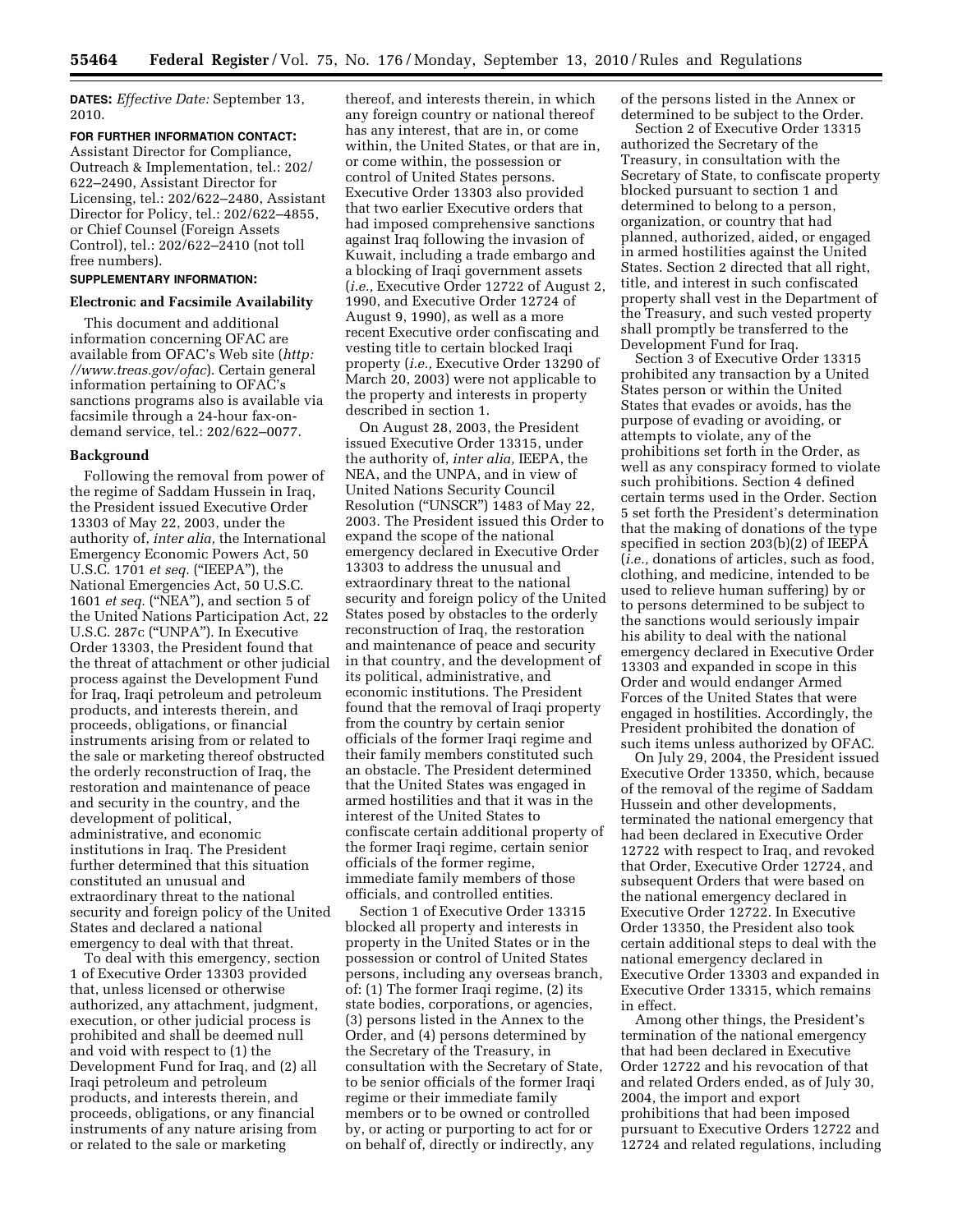the Iraqi Sanctions Regulations, 31 CFR part 575. As a practical matter, most import and export transactions had been authorized by the provisions of subpart E of part 575 since May 23, 2003. OFAC has now removed the Iraqi Sanctions Regulations from 31 CFR chapter V effective September 13, 2010.

Section 1 of Executive Order 13350 provided for the continuation of prohibitions under section 207 of IEEPA, 50 U.S.C. 1706, with regard to transactions involving property blocked pursuant to Executive Orders 12722 and 12724 that continued to be blocked as of July 30, 2004. In addition, section 1 provided that the termination of the national emergency declared in Executive Order 12722 shall not affect any action taken or proceeding pending but not finally concluded or determined as of July 30, 2004, any action or proceeding based on any act committed prior to such date, or any rights or duties that matured or penalties that were incurred prior to such date. Accordingly, property blocked pursuant to Executive Orders 12722 and 12724 as of July 30, 2004, remained blocked.

Section 2 replaced and superseded the Annex to Executive Order 13315 in its entirety with the Annex to Executive Order 13350. Section 3 amended Executive Order 13290 by substituting the national emergency declared in Executive Order 13303 and expanded in Executive Order 13315 for the one declared in Executive Order 12722. Section 4 prohibited the trade in or transfer of ownership or possession of Iraqi cultural property or other items of archeological, historical, cultural, rare scientific, and religious importance that were illegally removed, or for which a reasonable suspicion existed that they were illegally removed, from the Iraq National Museum, the National Library, and other locations in Iraq since August 6, 1990, unless licensed or authorized pursuant to Executive Order 13350 or otherwise consistent with U.S. law. Section 5 prohibited the making of donations of the type specified in section 203(b)(2) of IEEPA by or to persons determined to be subject to the sanctions imposed by Executive Order 13315, as amended by Executive Order 13350.

The President issued Executive Order 13364 on November 29, 2004, further modifying the scope of the national emergency that was declared in Executive Order 13303, expanded in Executive Order 13315, and modified in Executive Order 13350. The President found that the threat of attachment or other judicial process against the Central Bank of Iraq constituted an obstacle to the orderly reconstruction of

Iraq, the restoration and maintenance of peace and security in that country, and the development of political, administrative, and economic institutions in Iraq. Accordingly, Executive Order 13364 amended section 1 of Executive Order 13303 to extend that section's protection from attachment, judgment, execution, or other judicial process to any accounts, assets, investments, or any other property of any kind owned by, belonging to, or held by the Central Bank of Iraq, or held or otherwise controlled by any financial institution in the name or on behalf of, or otherwise for, the Central Bank of Iraq.

In addition, consistent with UNSCRs 1483 and 1546, dated May 22, 2003, and June 8, 2004, respectively, Executive Order 13364 amended section 1 of Executive Order 13303 to limit the immunity provided therein in two ways. First, it provided that the immunity from attachment for Iraqi petroleum and petroleum products and interests therein shall apply only until title passes to the initial purchaser. Second, it restricted the overall prohibition against attachment, judgment, execution, or other judicial process so that the immunity from attachment shall not apply with respect to any final judgment arising out of a contractual obligation entered into by the Government of Iraq, including any agency or instrumentality thereof, after June 30, 2004.

Finally, on July 17, 2007, the President issued Executive Order 13438, finding that acts of violence threatening the peace and stability of Iraq and undermining efforts to promote economic reconstruction and political reform in Iraq and to provide humanitarian assistance to the Iraqi people constitute an unusual and extraordinary threat to the national security and foreign policy of the United States. Accordingly, he determined that it was in the interests of the United States to take additional steps with respect to the national emergency declared in Executive Order 13303, expanded in Executive Order 13315, and relied upon for additional steps in Executive Orders 13350 and 13364.

Section 1 of Executive Order 13438 blocked the property and interests in property in the United States or in the possession or control of United States persons, including any overseas branch, of any person determined by the Secretary of the Treasury, in consultation with the Secretary of State and the Secretary of Defense: (i) To have committed, or to pose a significant risk of committing, an act of violence that has the purpose or effect of (A)

threatening the peace or stability of Iraq or the Government of Iraq, or (B) undermining efforts to promote economic reconstruction and political reform in Iraq or to provide humanitarian assistance to the Iraqi people; (ii) to have materially assisted, sponsored, or provided financial, material, logistical, or technical support for, or goods or services in support of, such an act or acts of violence or any person whose property and interests in property are blocked pursuant to the Order; or (iii) to be owned or controlled by or to have acted or purported to act for or on behalf of, directly or indirectly, any person whose property and interests in property are blocked pursuant to the Order. The prohibitions in section 1 include, but are not limited to, the making of any contribution or provision of funds, goods, or services by, to, or for the benefit of any person whose property and interests in property have been blocked, and the receipt of any contribution or provision of funds, goods, or services from any such person.

Acting under authority delegated to the Secretary of the Treasury by Executive Orders 13303, 13315, 13350, 13364 and 13438, OFAC is promulgating these Iraq Stabilization and Insurgency Sanctions Regulations, 31 CFR part 576 (the ''Regulations''), to implement the provisions of those orders.

Subpart A of the Regulations clarifies the relation of this part to other laws and regulations. Subpart B of the Regulations sets forth: (a) The prohibitions contained in section 1 of Executive Order 13303, as amended by Executive Order 13364; (b) the prohibitions contained in section 1 of Executive Order 13315, as amended by Executive Order 13350; (c) the prohibitions contained in sections 1 and 4 of Executive Order 13350; and (d) the prohibitions contained in section 1 of Executive Order 13438. *See* §§ 576.201, 576.206, 576.208. Persons identified in the Annex to Executive Order 13315, as amended by Executive Order 13350, or designated by or under the authority of the Secretary of the Treasury pursuant to Executive Orders 13315 or 13438 are referred to throughout the Regulations as ''persons whose property and interests in property are blocked pursuant to § 576.201(a).'' The names of persons listed in or designated pursuant to Executive Orders 13315, 13350, and 13438 are published on OFAC's Specially Designated Nationals and Blocked Persons List, which is accessible via OFAC's Web site. Those names also are published in the **Federal Register** as they are added to the List, and the entire List is republished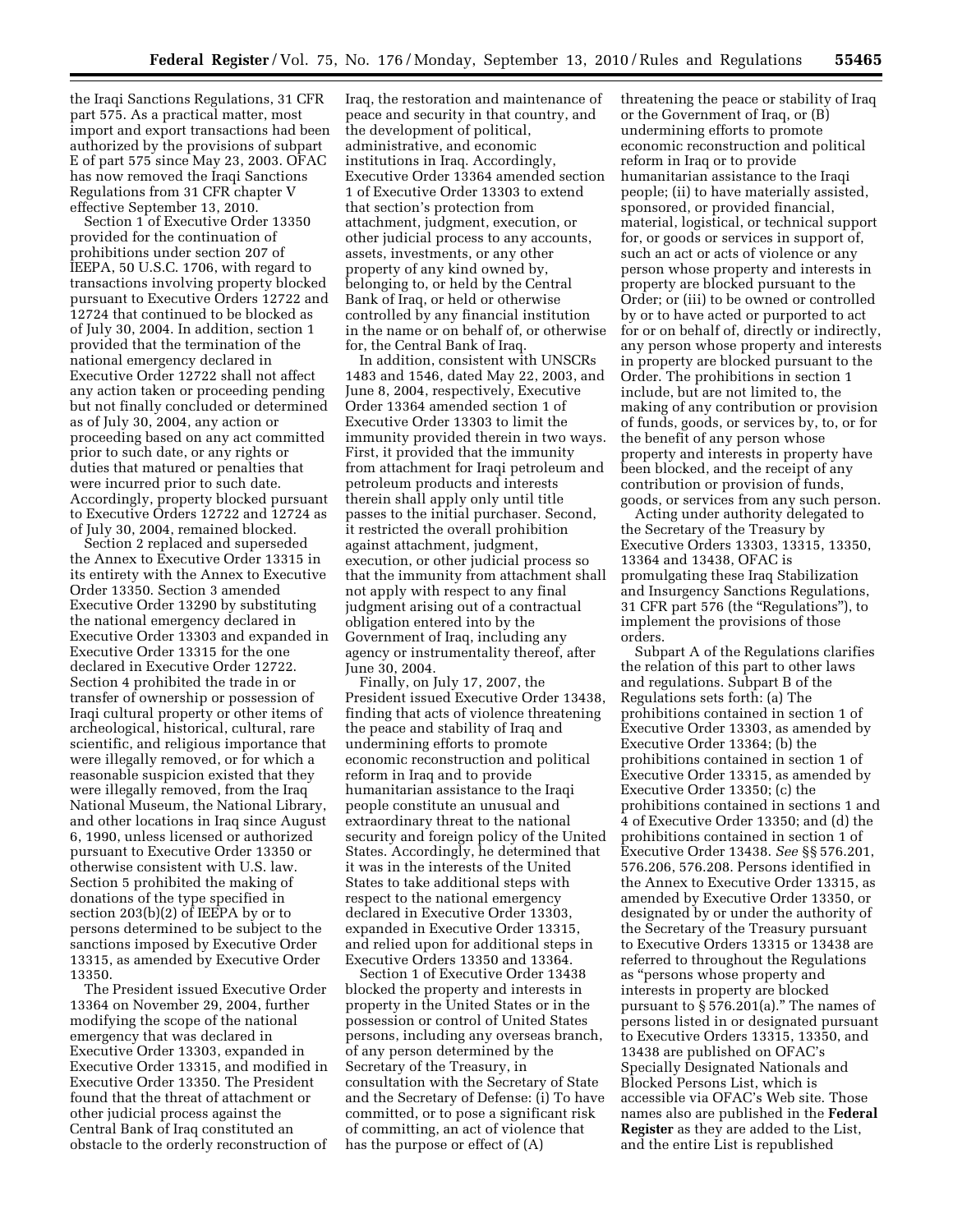annually as Appendix A to 31 CFR chapter V.

Subpart C of the Regulations defines key terms used throughout this part. Subpart D of the Regulations sets forth interpretive sections regarding other provisions in the Regulations. Section 576.411 of subpart D interprets a provision unique to Part 576, § 576.208, which provides that the trade in or transfer of certain Iraqi cultural property is prohibited. OFAC may establish a violation of § 576.208 separate from, and independent of, other laws and regulations that prohibit the trade in or transfer of Iraqi cultural property. Section 576.411 states that the mere compliance with certain legal, administrative, or procedural requirements, such as those set forth by U.S. Customs and Border Protection, does not preclude a violation of § 576.208.

Transactions otherwise prohibited under the Regulations but found to be consistent with U.S. policy may be authorized by one of the general licenses contained in subpart E of the Regulations or by a specific license issued pursuant to the procedures described in subpart E of part 501 of 31 CFR chapter V. In addition to the general licenses, subpart E of the Regulations also contains certain statements of licensing policy. In particular, OFAC may license or authorize, on a case-by-case basis, judicial process with regard to property and interests in property protected by § 576.206(a) to satisfy liability for damages assessed in connection with an ecological accident, including an oil spill. *See* § 576.508. The language in § 576.508 derives from UNSCR 1483, which requires all States to provide immunity to Iraqi petroleum, petroleum products, and natural gas in regard to any form of attachment, garnishment, or execution in their respective domestic legal systems, unless the proceeds are needed to satisfy liability for damages assessed in connection with an ecological accident that occurred after May 22, 2003.

Subpart F of the Regulations refers to subpart C of part 501 for applicable recordkeeping and reporting requirements. Subpart G of the Regulations describes the civil and criminal penalties applicable to violations of the regulations, as well as the procedures governing the potential imposition of a civil monetary penalty. Subpart H of the Regulations refers to subpart D of part 501 for applicable provisions relating to administrative procedures and sets forth a delegation of authorities. Subpart I of the Regulations

sets forth a Paperwork Reduction Act notice.

# **Public Participation**

Because the Regulations involve a foreign affairs function, Executive Order 12866 and the provisions of the Administrative Procedure Act (5 U.S.C. 553) requiring notice of proposed rulemaking, opportunity for public participation, and delay in effective date are inapplicable. Because no notice of proposed rulemaking is required for this rule, the Regulatory Flexibility Act (5 U.S.C. 601–612) does not apply.

# **Paperwork Reduction Act**

The collections of information related to the Regulations are contained in 31 CFR part 501 (the "Reporting, Procedures and Penalties Regulations''). Pursuant to the Paperwork Reduction Act of 1995 (44 U.S.C. 3507), those collections of information have been previously approved by the Office of Management and Budget under control number 1505–0164. An agency may not conduct or sponsor, and a person is not required to respond to, a collection of information unless the collection of information displays a valid control number.

# **List of Subjects in 31 CFR Part 576**

Administrative practice and procedure, Banks, Banking, Blocking of assets, Courts, Exports, Foreign trade, Imports, Iraq, Oil imports, Penalties, Petroleum, Petroleum products, Reporting and recordkeeping requirements, Specially designated nationals.

■ For the reasons set forth in the preamble, the Department of the Treasury's Office of Foreign Assets Control adds part 576 to 31 CFR chapter V to read as follows:

# **PART 576—IRAQ STABILIZATION AND INSURGENCY SANCTIONS REGULATIONS**

## **Subpart A—Relation of This Part to Other Laws and Regulations**

Sec.

576.101 Relation of this part to other laws and regulations.

#### **Subpart B—Prohibitions**

- 576.201 Prohibited transactions involving blocked property.
- 576.202 Effect of transfers violating the provisions of this part.
- 576.203 Holding of funds in interestbearing accounts; investment and reinvestment.
- 576.204 Expenses of maintaining blocked physical property; liquidation of blocked property.
- 576.205 Evasions; attempts; conspiracies.
- 576.206 Protection granted to the Development Fund for Iraq, Iraqi Petroleum and Petroleum Products, and the Central Bank of Iraq.
- 576.207 Exemption for property controlled by the military forces of the United States and their coalition partners in Iraq.
- 576.208 Prohibited transactions related to certain Iraqi cultural property.
- 576.209 Exempt transactions.

#### **Subpart C—General Definitions**

- 576.301 Blocked account; blocked property.
- 576.302 Development Fund for Iraq.
- 576.303 Effective date.
- 576.304 Entity.
- 
- 576.305 Former Iraqi regime. 576.306 Information or informational materials.
- 576.307 Interest.
- 576.308 Iraqi petroleum and petroleum
- products.<br>576.309 Lice Licenses; general and specific.
- 576.310 Government of Iraq.
	-
- 576.311 Person. Property; property interest.
- 576.313 Transfer.
- 576.314 UNSC Resolution 1483.
- 576.315 United States.
- 576.316 U.S. financial institution.<br>576.317 United States person; U.S.
- United States person; U.S. person.

#### **Subpart D—Interpretations**

- 576.401 Reference to amended sections.
- 576.402 Effect of amendment.
- 576.403 Setoffs prohibited.
- 576.404 Termination and acquisition of an interest in property.
- 576.405 Transactions ordinarily incident to a licensed transaction.
- 576.406 Provision of services.
- 576.407 Offshore transactions.
- 576.408 Payments from blocked accounts
- to satisfy obligations prohibited.
- 576.409 Charitable contributions.
- 576.410 Credit extended and cards issued by U.S. financial institutions.
- 576.411 Prohibited transactions involving certain Iraqi cultural property.
- 576.412 Entities owned by a person whose property and interests in property are blocked.

### **Subpart E—Licenses, Authorizations, and Statements of Licensing Policy**

- 576.501 General and specific licensing procedures.<br>576 502 Effect
- Effect of license or authorization.
- 576.503 Exclusion from licenses.
- 576.504 Payments and transfers to blocked accounts in U.S. financial institutions.
- 576.505 Entries in certain accounts for normal service charges authorized.
- 576.506 Investment and reinvestment of certain funds.
- 576.507 Provision of certain legal services authorized.
- 576.508 Judicial process in legal proceedings involving ecological accidents.
- 576.509 Authorization of emergency medical services.
- 576.510 Unblocking certain blocked property.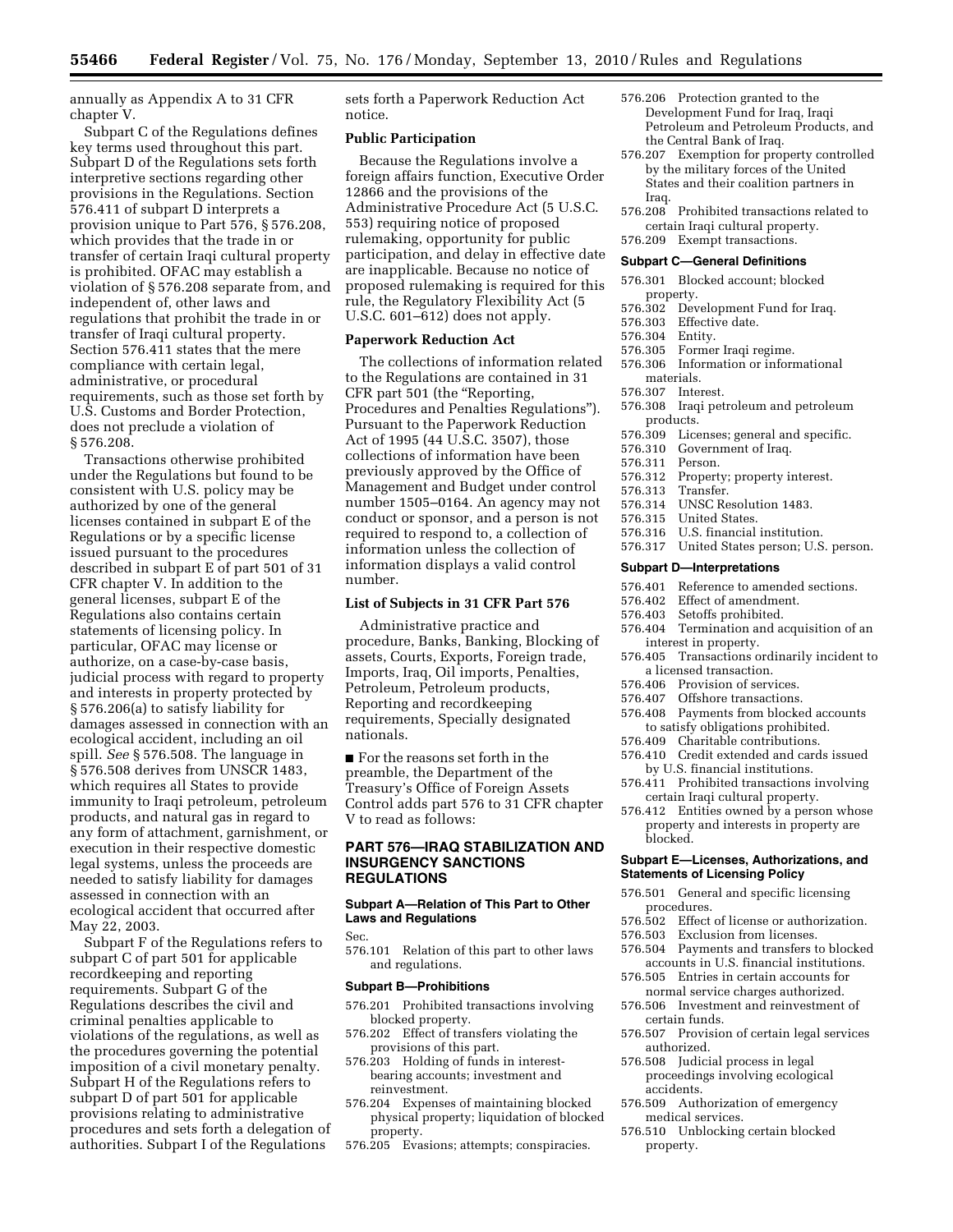- 576.511 Property controlled by the military forces of the United States and their coalition partners in Iraq.
- 576.512 Transactions with certain blocked persons authorized.

### **Subpart F—Reports**

576.601 Records and reports.

# **Subpart G—Penalties**

#### 576.701 Penalties.

- 576.702 Pre-Penalty Notice; settlement.
- 576.703 Penalty imposition.
- 576.704 Administrative collection; referral to United States Department of Justice.

### **Subpart H—Procedures**

- 576.801 Procedures.
- 576.802 Delegation by the Secretary of the Treasury.

# **Subpart I—Paperwork Reduction Act**

576.901 Paperwork Reduction Act notice.

**Authority:** 3 U.S.C. 301; 22 U.S.C. 287c; 31 U.S.C. 321(b); 50 U.S.C. 1601–1651, 1701– 1706; Pub. L. 110–96, 121 Stat. 1011; E.O. 13303, 68 FR 31931, 3 CFR, 2003 Comp., p. 227; E.O. 13315, 68 FR 52315, 3 CFR, 2003 Comp., p. 252; E.O. 13350, 69 FR 46055, 3 CFR, 2004 Comp., p. 196; E.O. 13364, 69 FR 70177, 3 CFR, 2004 Comp., p. 236; E.O. 13438, 72 FR 39719, 3 CFR, 2007 Comp., p. 224.

# **Subpart A—Relation of This Part to Other Laws and Regulations**

### **§ 576.101 Relation of this part to other laws and regulations.**

This part is separate from, and independent of, the other parts of this chapter, with the exception of part 501 of this chapter, the recordkeeping and reporting requirements and license application and other procedures of which apply to this part. Actions taken pursuant to part 501 of this chapter with respect to the prohibitions contained in this part are considered actions taken pursuant to this part. Differing foreign policy and national security circumstances may result in differing interpretations of similar language among the parts of this chapter. No license or authorization contained in or issued pursuant to those other parts authorizes any transaction prohibited by this part. No license or authorization contained in or issued pursuant to any other provision of law or regulation authorizes any transaction prohibited by this part. No license or authorization contained in or issued pursuant to this part relieves the involved parties from complying with any other applicable laws or regulations.

**Note to § 576.101:** The Iraqi Sanctions Regulations, 31 CFR part 575, have been removed from 31 CFR chapter V.

### **Subpart B—Prohibitions**

# **§ 576.201 Prohibited transactions involving blocked property.**

(a) All property and interests in property that are in the United States, that hereafter come within the United States, or that are or hereafter come within the possession or control of U.S. persons, including their overseas branches, of the former Iraqi regime or its state bodies, corporations, or agencies, or of the following persons are blocked and may not be transferred, paid, exported, withdrawn, or otherwise dealt in:

(1) Persons listed in the Annex to Executive Order 13315 of August 28, 2003, as amended by Executive Order 13350 of July 29, 2004; and

(2) Persons determined by the Secretary of the Treasury, in consultation with the Secretary of State,

(i) To be senior officials of the former Iraqi regime or their immediate family members; or

(ii) To be owned or controlled by, or acting or purporting to act for or on behalf of, directly or indirectly, any of the persons whose property and interests in property are blocked pursuant to paragraphs (a)(1) or (a)(2) of this section; and

(3) Persons determined by the Secretary of the Treasury, in consultation with the Secretary of State and the Secretary of Defense,

(i) To have committed, or to pose a significant risk of committing, an act or acts of violence that have the purpose or effect of:

(A) Threatening the peace or stability of Iraq or the Government of Iraq; or

(B) Undermining efforts to promote economic reconstruction and political reform in Iraq or to provide humanitarian assistance to the Iraqi people;

(ii) To have materially assisted, sponsored, or provided financial, material, logistical, or technical support for, or goods or services in support of, such an act or acts of violence or any person whose property and interests in property are blocked pursuant to paragraph (a)(3) of this section; or

(iii) To be owned or controlled by, or to have acted or purported to act for or on behalf of, directly or indirectly, any person whose property and interests in property are blocked pursuant to paragraph (a)(3) of this section.

**Note 1 to paragraph (a) of § 576.201:** The names of persons listed in or designated pursuant to Executive Order 13315, as amended by Executive Order 13350, or designated pursuant to Executive Order 13438 of July 17, 2007, whose property and interests in property are blocked pursuant to

paragraph (a) of this section, are published on the Office of Foreign Assets Control's Specially Designated Nationals and Blocked Persons List (''SDN'' list) (which is accessible via the Office of Foreign Assets Control's Web site), published in the **Federal Register**, and incorporated into Appendix A to this chapter with the identifier ''[IRAQ2]'' (for persons designated pursuant to paragraphs (a)(1) and (a)(2) of this section) or "[IRAQ3]" (for persons designated pursuant to paragraph (a)(3) of this section). *See*  § 576.412 concerning entities that may not be listed on the SDN list but whose property and interests in property are nevertheless blocked pursuant to paragraph (a) of this section.

**Note 2 to paragraph (a) of § 576.201:** The International Emergency Economic Powers Act (50 U.S.C. 1701–1706) (''IEEPA''), in section 203 (50 U.S.C. 1702), explicitly authorizes the blocking of property and interests in property of a person during the pendency of an investigation. The names of persons whose property and interests in property are blocked pending investigation pursuant to this part are published on the SDN list, published in the **Federal Register**, and incorporated into Appendix A to this chapter with the identifier ''[BPI–IRAQ2]'' or ''[BPI–IRAQ3].''

### **Note 3 to paragraph (a) of § 576.201:**

Sections 501.806 and 501.807 of this chapter describe the procedures to be followed by persons seeking, respectively, the unblocking of funds that they believe were blocked due to mistaken identity, or administrative reconsideration of their status as persons whose property and interests in property are blocked pursuant to paragraph (a) of this section.

(b) All property and interests in property blocked pursuant to Executive Order 12722 of August 2, 1990, or Executive Order 12724 of August 9, 1990, that continued to be blocked as of July 30, 2004, remain blocked and may not be transferred, paid, exported, withdrawn, or otherwise dealt in, except as authorized by regulations, orders, directives, rulings, instructions, licenses or otherwise, and notwithstanding any contracts entered into or any license or permit granted prior to the effective date.

**Note to paragraph (b) of § 576.201:** In § 576.510 of this part, the Office of Foreign Assets Control authorizes all transactions involving property and interests in property blocked solely pursuant to Executive Orders 12722 or 12724. The Iraqi Sanctions Regulations, 31 CFR part 575, which implemented Executive Orders 12722 and 12724, have been removed from 31 CFR chapter V.

(c) The prohibitions in paragraphs (a) and (b) of this section include, but are not limited to, prohibitions on the following transactions:

(1) The making of any contribution or provision of funds, goods, or services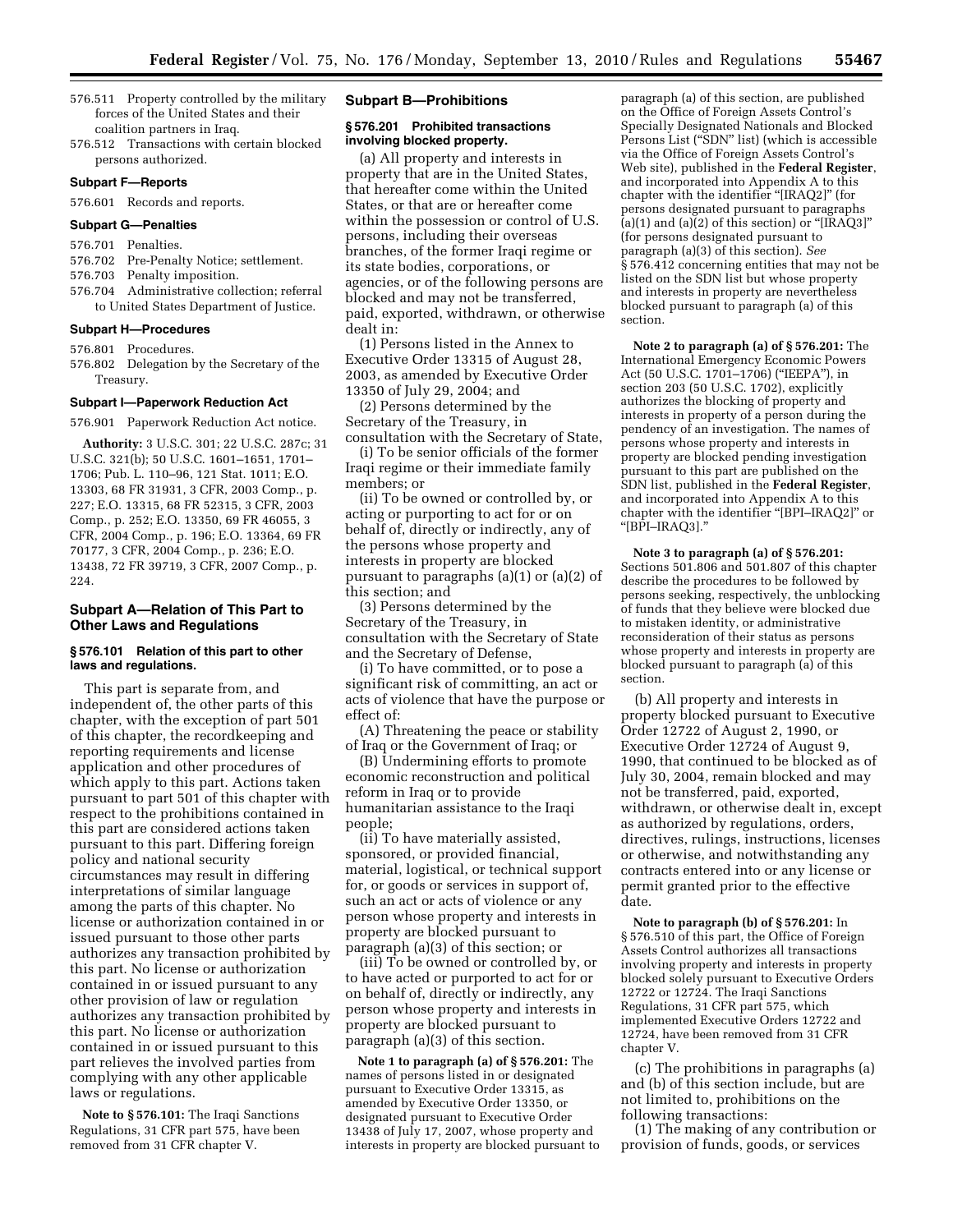by, to, or for the benefit of any person whose property and interests in property are blocked pursuant to paragraphs (a) or (b) of this section; and

(2) The receipt of any contribution or provision of funds, goods, or services from any person whose property and interests in property are blocked pursuant to paragraphs (a) or (b) of this section.

(d) Unless otherwise authorized by this part or by a specific license expressly referring to this section, any dealing in any security (or evidence thereof) held within the possession or control of a U.S. person and either registered or inscribed in the name of, or known to be held for the benefit of, or issued by, any person whose property and interests in property are blocked pursuant to paragraph (a) of this section is prohibited. This prohibition includes but is not limited to the transfer (including the transfer on the books of any issuer or agent thereof), disposition, transportation, importation, exportation, or withdrawal of, or the endorsement or guaranty of signatures on, any such security on or after the effective date. This prohibition applies irrespective of the fact that at any time (whether prior to, on, or subsequent to the effective date) the registered or inscribed owner of any such security may have or might appear to have assigned, transferred, or otherwise disposed of the security.

(e) The prohibitions in paragraphs (a) and (b) of this section apply except to the extent transactions are authorized by regulations, orders, directives, rulings, instructions, licenses, or otherwise, and notwithstanding any contracts entered into or any license or permit granted prior to the effective date.

## **§ 576.202 Effect of transfers violating the provisions of this part.**

(a) Any transfer after the effective date that is in violation of any provision of this part or of any regulation, order, directive, ruling, instruction, or license issued pursuant to this part, and that involves any property or interest in property blocked pursuant to § 576.201(a) or § 576.201(b), is null and void and shall not be the basis for the assertion or recognition of any interest in or right, remedy, power, or privilege with respect to such property or property interests.

(b) No transfer before the effective date shall be the basis for the assertion or recognition of any right, remedy, power, or privilege with respect to, or any interest in, any property or interest in property blocked pursuant to § 576.201(a) or § 576.201(b), unless the person who holds or maintains such property, prior to that date, had written notice of the transfer or by any written evidence had recognized such transfer.

(c) Unless otherwise provided, an appropriate license or other authorization issued by the Office of Foreign Assets Control before, during, or after a transfer shall validate such transfer or make it enforceable to the same extent that it would be valid or enforceable but for the provisions of IEEPA, Executive Orders 13315, 13350, or 13438, this part, and any regulation, order, directive, ruling, instruction, or license issued pursuant to this part.

(d) Transfers of property that otherwise would be null and void or unenforceable by virtue of the provisions of this section shall not be deemed to be null and void or unenforceable as to any person with whom such property is or was held or maintained (and as to such person only) in cases in which such person is able to establish to the satisfaction of the Office of Foreign Assets Control each of the following:

(1) Such transfer did not represent a willful violation of the provisions of this part by the person with whom such property is or was held or maintained (and as to such person only);

(2) The person with whom such property was held or maintained did not have reasonable cause to know or suspect, in view of all the facts and circumstances known or available to such person, that such transfer required a license or authorization issued pursuant to this part and was not so licensed or authorized, or, if a license or authorization did purport to cover the transfer, that such license or authorization had been obtained by misrepresentation of a third party or withholding of material facts or was otherwise fraudulently obtained; and

(3) The person with whom such property is or was held or maintained filed with the Office of Foreign Assets Control a report setting forth in full the circumstances relating to such transfer promptly upon discovery that:

(i) Such transfer was in violation of the provisions of this part or any regulation, ruling, instruction, license, or other direction or authorization issued pursuant to this part;

(ii) Such transfer was not licensed or authorized by the Office of Foreign Assets Control; or

(iii) If a license did purport to cover the transfer, such license had been obtained by misrepresentation of a third party or withholding of material facts or was otherwise fraudulently obtained.

**Note to paragraph (d) of § 576.202:** The filing of a report in accordance with the provisions of paragraph (d)(3) of this section shall not be deemed evidence that the terms

of paragraphs  $(d)(1)$  and  $(d)(2)$  of this section have been satisfied.

(e) Unless licensed pursuant to this part, any attachment, judgment, decree, lien, execution, garnishment, or other judicial process is null and void with respect to any property in which, on or since the effective date, there existed an interest of a person whose property and interests in property are blocked pursuant to § 576.201(a), or with respect to any property and interests in property blocked pursuant to § 576.201(b).

### **§ 576.203 Holding of funds in interestbearing accounts; investment and reinvestment.**

(a) Except as provided in paragraph (c) or (d) of this section, or as otherwise directed by the Office of Foreign Assets Control, any U.S. person holding funds, such as currency, bank deposits, or liquidated financial obligations, subject to § 576.201(a) or § 576.201(b) shall hold or place such funds in a blocked interest-bearing account located in the United States.

(b)(1) For purposes of this section, the term *blocked interest-bearing account*  means a blocked account:

(i) In a federally-insured U.S. bank, thrift institution, or credit union, provided the funds are earning interest at rates that are commercially reasonable; or

(ii) With a broker or dealer registered with the Securities and Exchange Commission under the Securities Exchange Act of 1934 (15 U.S.C. 78a *et seq.*), provided the funds are invested in a money market fund or in U.S. Treasury bills.

(2) For purposes of this section, a rate is commercially reasonable if it is the rate currently offered to other depositors on deposits or instruments of comparable size and maturity.

(3) Funds held or placed in a blocked account pursuant to this paragraph (b) may not be invested in instruments the maturity of which exceeds 180 days. If interest is credited to a separate blocked account or subaccount, the name of the account party on each account must be the same.

(c) Blocked funds held in instruments the maturity of which exceeds 180 days at the time the funds become subject to § 576.201(a) or § 576.201(b) may continue to be held until maturity in the original instrument, provided any interest, earnings, or other proceeds derived therefrom are paid into a blocked interest-bearing account in accordance with paragraph (b) or (d) of this section.

(d) Blocked funds held in accounts or instruments outside the United States at the time the funds become subject to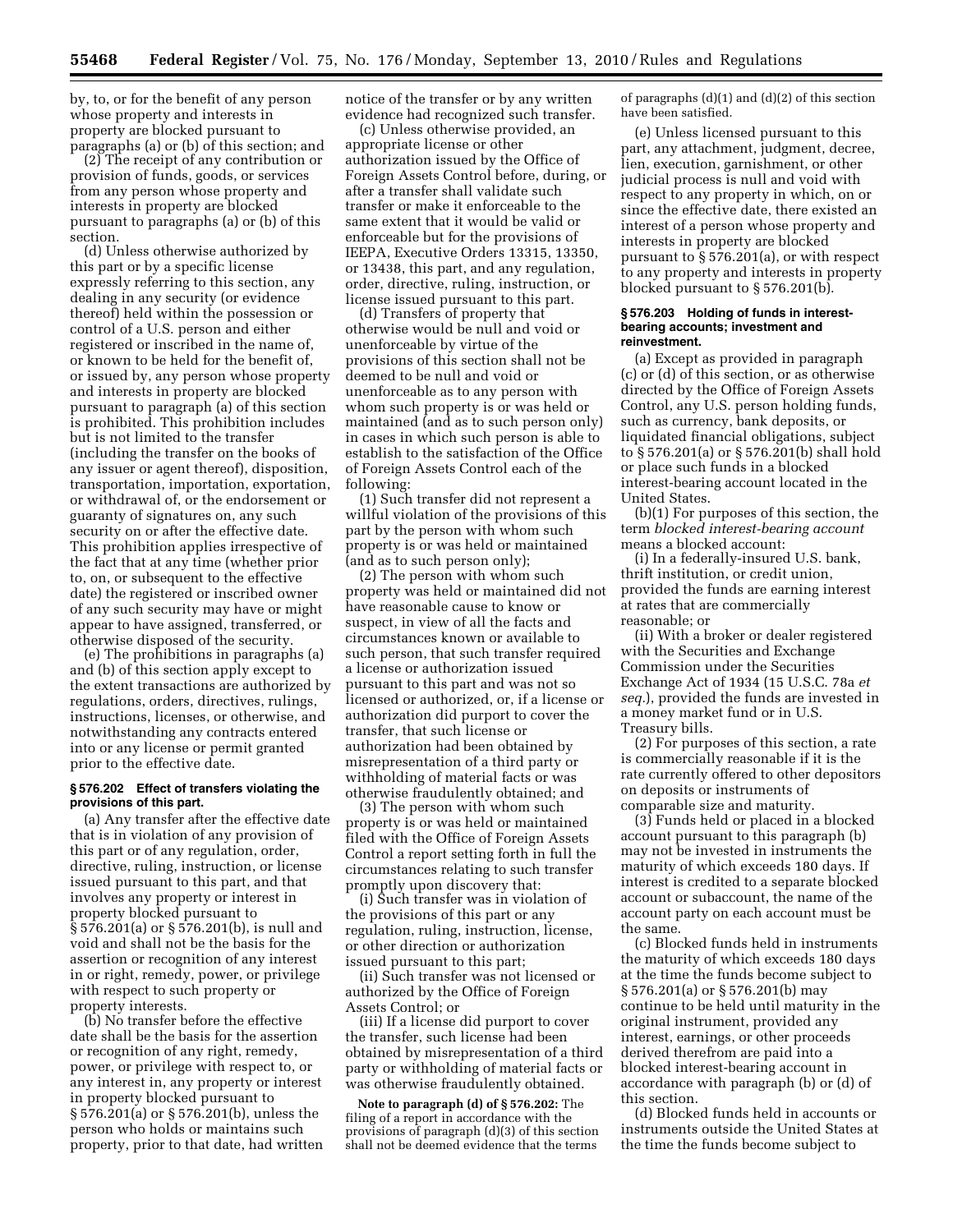§ 576.201(a) or § 576.201(b) may continue to be held in the same type of accounts or instruments, provided the funds earn interest at rates that are commercially reasonable.

(e) This section does not create an affirmative obligation for the holder of blocked tangible property, such as chattels or real estate, or other blocked property, such as debt or equity securities, to sell or liquidate such property. However, the Office of Foreign Assets Control may issue licenses permitting or directing such sales or liquidation in appropriate cases.

(f) Funds subject to this section may not be held, invested, or reinvested in a manner that provides immediate financial or economic benefit or access to any person whose property and interests in property are blocked pursuant to § 576.201(a), nor may their holder cooperate in or facilitate the pledging or other attempted use as collateral of blocked funds or other assets.

### **§ 576.204 Expenses of maintaining blocked physical property; liquidation of blocked property.**

(a) Except as otherwise authorized, and notwithstanding the existence of any rights or obligations conferred or imposed by any international agreement or contract entered into or any license or permit granted prior to the effective date, all expenses incident to the maintenance of physical property blocked pursuant to § 576.201(a) or § 576.201(b) shall be the responsibility of the owners or operators of such property, which expenses shall not be met from blocked funds.

(b) Property blocked pursuant to § 576.201(a) or § 576.201(b) may, in the discretion of the Office of Foreign Assets Control, be sold or liquidated and the net proceeds placed in a blocked interest-bearing account in the name of the owner of the property.

## **§ 576.205 Evasions; attempts; conspiracies.**

(a) Except as otherwise authorized, and notwithstanding any contract entered into or any license or permit granted prior to the effective date, any transaction by any U.S. person or within the United States on or after the effective date that evades or avoids, has the purpose of evading or avoiding, or attempts to violate any of the prohibitions set forth in this part is prohibited.

(b) Except as otherwise authorized, and notwithstanding any contract entered into or any license or permit granted prior to the effective date, any conspiracy formed to violate the

prohibitions set forth in this part is prohibited.

### **§ 576.206 Protection granted to the Development Fund for Iraq, Iraqi Petroleum and Petroleum Products, and the Central Bank of Iraq.**

(a) Unless licensed or otherwise authorized pursuant to this part, and except as provided in paragraph (b) of this section, any attachment, judgment, decree, lien, execution, garnishment, or other judicial process on or after the effective date is prohibited, and shall be deemed null and void, with respect to the following:

(1) The Development Fund for Iraq; (2) All Iraqi petroleum and petroleum products, and interests therein, but only until title passes to the initial purchaser, and proceeds, obligations, or any financial instruments of any nature whatsoever arising from or related to the sale or marketing thereof, and interests therein, in which any foreign country or a national thereof has any interest, that are in the United States, that hereafter come within the United States, or that are or hereafter come within the possession or control of United States persons; and

(3) Any accounts, assets, investments, or any other property of any kind owned by, belonging to, or held by the Central Bank of Iraq, or held, maintained, or otherwise controlled by any financial institution of any kind in the name of, on behalf of, or otherwise for the Central Bank of Iraq.

(b) The prohibitions in paragraph (a) of this section shall not apply with respect to any final judgment arising out of a contractual obligation entered into by the Government of Iraq, including any agency or instrumentality thereof, after June 30, 2004.

# **§ 576.207 Exemption for property controlled by the military forces of the United States and their coalition partners in Iraq.**

The prohibitions in § 576.201(a)(1) and (a)(2) shall not apply to property and interests in property that come under the control of the military forces of the United States and their coalition partners present in Iraq and acting in their official capacity under the command or operational control of the commander of United States Central Command.

## **§ 576.208 Prohibited transactions related to certain Iraqi cultural property.**

Unless licensed or otherwise authorized pursuant to this part or otherwise consistent with U.S. law, the trade in or transfer of ownership or possession of Iraqi cultural property or other items of archeological, historical,

cultural, rare scientific, and religious importance that were illegally removed, or for which a reasonable suspicion exists that they were illegally removed, from the Iraq National Museum, the National Library, and other locations in Iraq since August 6, 1990, is prohibited.

**Note to § 576.208:** *See* § 576.411 for interpretive guidance on this section. Questions concerning whether particular Iraqi cultural property or other items are subject to this section should be directed to the Cultural Heritage Center, U.S. Department of State, tel. 202–632–6301, fax 202–632–6300, Web site *[http://](http://culturalheritage.state.gov) [culturalheritage.state.gov,](http://culturalheritage.state.gov)* e-mail *[culprop@state.gov.](mailto:culprop@state.gov)* 

# **§ 576.209 Exempt transactions.**

(a) *Personal communications.* The prohibitions contained in § 576.201(a)(3) do not apply to any postal, telegraphic, telephonic, or other personal communication that does not involve the transfer of anything of value.

(b) *Information or informational materials.* (1) The importation from any country and the exportation to any country of any information or informational materials, as defined in § 576.306, whether commercial or otherwise, regardless of format or medium of transmission, are exempt from the prohibitions of § 576.201(a)(3).

(2) This section does not exempt from regulation or authorize transactions related to information or informational materials not fully created and in existence at the date of the transactions, or to the substantive or artistic alteration or enhancement of informational materials, or to the provision of marketing and business consulting services. Such prohibited transactions include, but are not limited to, payment of advances for information or informational materials not yet created and completed (with the exception of prepaid subscriptions for widely circulated magazines and other periodical publications); provision of services to market, produce or coproduce, create, or assist in the creation of information or informational materials; and, with respect to information or informational materials imported from persons whose property and interests in property are blocked pursuant to § 576.201(a)(3), payment of royalties with respect to income received for enhancements or alterations made by U.S. persons to such information or informational materials.

(3) This section does not exempt or authorize transactions incident to the exportation of software subject to the Export Administration Regulations, 15 CFR parts 730–774, or to the exportation of goods, technology, or software for use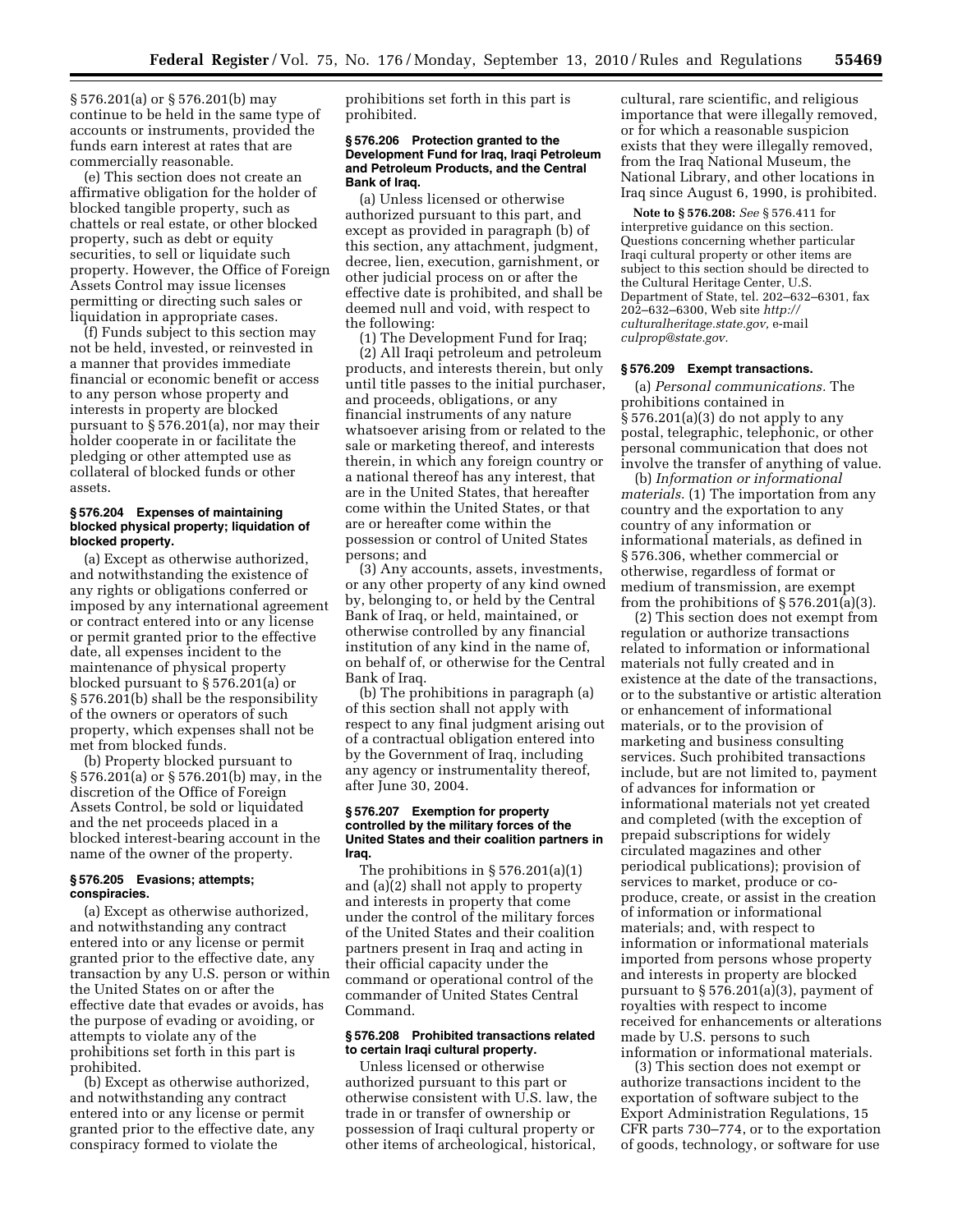in the transmission of any data, or to the provision, sale, or leasing of capacity on telecommunications transmission facilities (such as satellite or terrestrial network connectivity) for use in the transmission of any data. The exportation of such items or services and the provision, sale, or leasing of such capacity or facilities to a person whose property and interests in property are blocked pursuant to § 576.201(a) are prohibited.

(c) *Travel.* The prohibitions contained in  $\S 576.201(a)(3)$  do not apply to any transactions ordinarily incident to travel to or from any country, including importation of accompanied baggage for personal use, maintenance within any country including payment of living expenses and acquisition of goods or services for personal use, and arrangement or facilitation of such travel including nonscheduled air, sea, or land voyages.

# **Subpart C—General Definitions**

### **§ 576.301 Blocked account; blocked property.**

The terms *blocked account* and *blocked property* shall mean:

(a) (1) Any account or property subject to the prohibitions in § 576.201(a) held in the name of a person whose property and interests in property are blocked pursuant to § 576.201(a), or in which such person has an interest, or

(2) Any account or property subject to the prohibitions in § 576.201(b), and

(b) With respect to which payments, transfers, exportations, withdrawals, or other dealings may not be made or effected except pursuant to an authorization or license from the Office of Foreign Assets Control expressly authorizing such action.

**Note to § 576.301:** *See* § 576.412 concerning the blocked status of property and interests in property of an entity that is 50 percent or more owned by a person whose property and interests in property are blocked pursuant to § 576.201(a).

# **§ 576.302 Development Fund for Iraq.**

The term *Development Fund for Iraq*  means the fund established on or about May 22, 2003, on the books of the Central Bank of Iraq, by the Administrator of the Coalition Provisional Authority responsible for the temporary governance of Iraq and all accounts held for the fund or for the Central Bank of Iraq in the name of the fund.

# **§ 576.303 Effective date.**

The term *effective date* refers to the effective date of the applicable

prohibitions and directives contained in this part as follows:

(a) With respect to a person whose property and interests in property are blocked pursuant to  $\S 576.201(a)(1)$ , 12:01 a.m. Eastern Daylight Time (''e.d.t.''), August 29, 2003, for those persons listed on the Annex to Executive Order 13315, and 12:01 a.m., e.d.t., July 30, 2004, for those persons added to the Annex to Executive Order 13315 by Executive Order 13350;

(b) With respect to a person whose property and interests in property are otherwise blocked pursuant to § 576.201(a)(2) or (a)(3), the earlier of the date of actual or constructive notice that such person's property and interests in property are blocked;

(c) With respect to the transactions prohibited by § 576.206(a)(1) and (a)(2), 12:01 a.m. e.d.t., May 23, 2003;

(d) With respect to the transactions prohibited by § 576.206(a)(3), 12:01 a.m. Eastern Standard Time ("e.s.t."), November 30, 2004.

(e) With respect to the transactions prohibited by § 576.201(b) or § 576.208, 12:01 a.m. e.d.t., July 30, 2004.

## **§ 576.304 Entity.**

The term *entity* means a partnership, association, trust, joint venture, corporation, group, subgroup or other organization.

# **§ 576.305 Former Iraqi regime.**

The term *former Iraqi regime* means the Saddam Hussein regime that governed Iraq until on or about May 1, 2003.

#### **§ 576.306 Information or informational materials.**

(a) For purposes of this part, the term *information or informational materials*  includes, but is not limited to, publications, films, posters, phonograph records, photographs, microfilms, microfiche, tapes, compact disks, CD ROMs, artworks, and news wire feeds.

**Note to paragraph (a) of § 576.307:** To be considered information or informational materials, artworks must be classified under chapter heading 9701, 9702, or 9703 of the Harmonized Tariff Schedule of the United States.

(b) The term *information or informational materials,* with respect to United States exports, does not include items:

(1) That were, as of April 30, 1994, or that thereafter become, controlled for export pursuant to sections 5 of the Export Administration Act of 1979, 50 U.S.C. App. 2401–2420 (1979) (the "EAA"), or section 6 of the EAA to the extent that such controls promote the nonproliferation or antiterrorism policies of the United States; or

(2) With respect to which acts are prohibited by 18 U.S.C. chapter 37.

## **§ 576.307 Interest.**

Except as otherwise provided in this part, the term *interest,* when used with respect to property (e.g., "an interest in property'') means an interest of any nature whatsoever, direct or indirect.

# **§ 576.308 Iraqi petroleum and petroleum products.**

The term *Iraqi petroleum and petroleum products* means any petroleum, petroleum products, or natural gas originating in Iraq, including any Iraqi-origin oil inventories, wherever located.

### **§ 576.309 Licenses; general and specific.**

(a) Except as otherwise specified, the term *license* means any license or authorization contained in or issued pursuant to this part.

(b) The term *general license* means any license or authorization the terms of which are set forth in subpart E of this part.

(c) The term *specific license* means any license or authorization not set forth in subpart E of this part but issued pursuant to this part.

**Note to § 576.309:** *See* § 501.801 of this chapter for licensing procedures.

## **§ 576.310 Government of Iraq.**

The term *Government of Iraq* means: (a) Any interim or permanent Iraqi government in authority after June 30, 2004, and any subdivision, agency, or

instrumentality thereof; and

(b) Any partnership, association, corporation, or other organization substantially owned or controlled by the foregoing.

#### **§ 576.311 Person.**

The term *person* means an individual or entity.

# **§ 576.312 Property; property interest.**

The terms *property* and *property interest* include, but are not limited to, money, checks, drafts, bullion, bank deposits, savings accounts, debts, indebtedness, obligations, notes, guarantees, debentures, stocks, bonds, coupons, any other financial instruments, bankers acceptances, mortgages, pledges, liens or other rights in the nature of security, warehouse receipts, bills of lading, trust receipts, bills of sale, any other evidences of title, ownership or indebtedness, letters of credit and any documents relating to any rights or obligations thereunder, powers of attorney, goods, wares, merchandise, chattels, stocks on hand, ships, goods on ships, real estate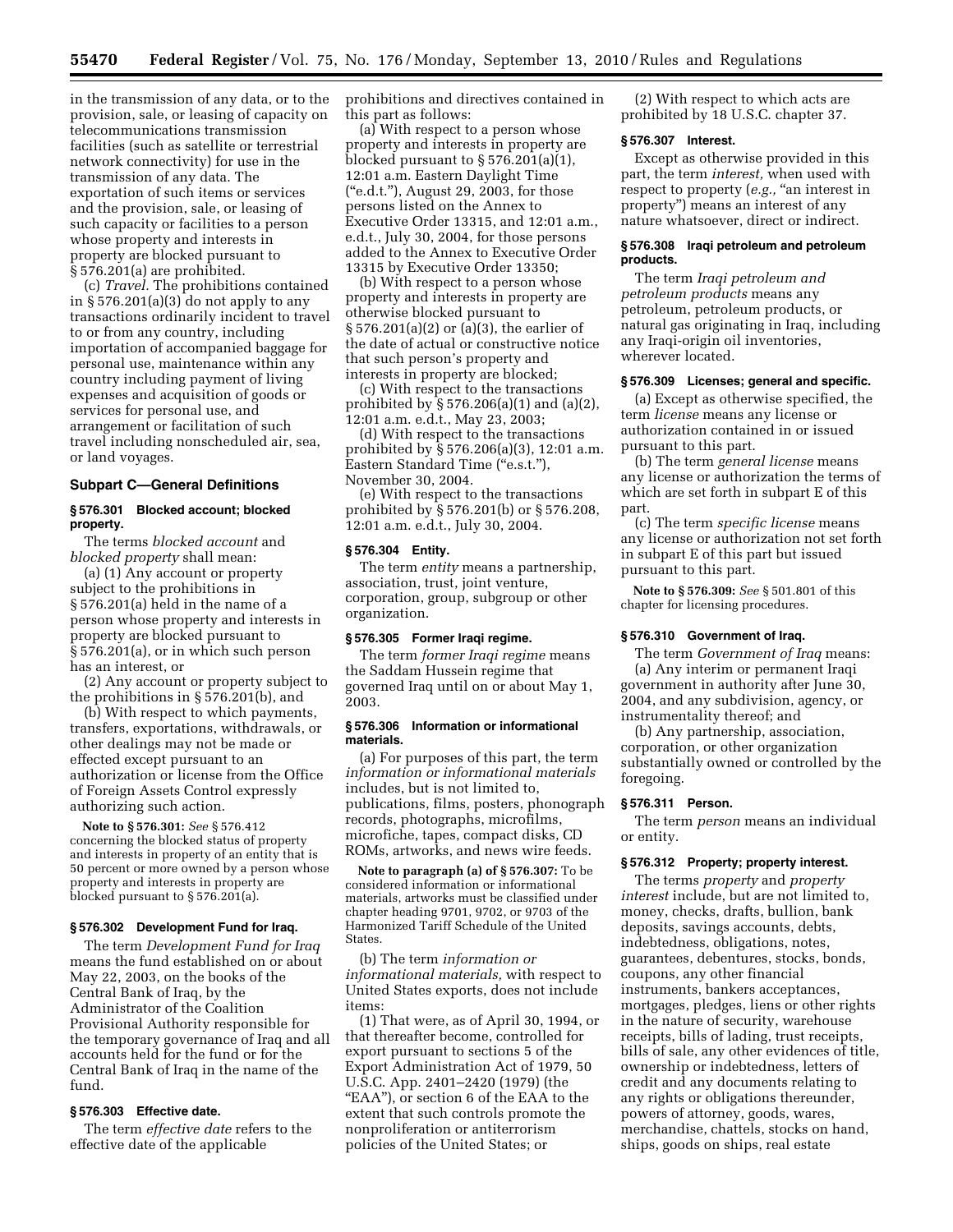mortgages, deeds of trust, vendors' sales agreements, land contracts, leaseholds, ground rents, real estate and any other interest therein, options, negotiable instruments, trade acceptances, royalties, book accounts, accounts payable, judgments, patents, trademarks or copyrights, insurance policies, safe deposit boxes and their contents, annuities, pooling agreements, services of any nature whatsoever, contracts of any nature whatsoever, and any other property, real, personal, or mixed, tangible or intangible, or interest or interests therein, present, future or contingent.

# **§ 576.313 Transfer.**

The term *transfer* means any actual or purported act or transaction, whether or not evidenced by writing, and whether or not done or performed within the United States, the purpose, intent, or effect of which is to create, surrender, release, convey, transfer, or alter, directly or indirectly, any right, remedy, power, privilege, or interest with respect to any property. Without limitation on the foregoing, it shall include the making, execution, or delivery of any assignment, power, conveyance, check, declaration, deed, deed of trust, power of attorney, power of appointment, bill of sale, mortgage, receipt, agreement, contract, certificate, gift, sale, affidavit, or statement; the making of any payment; the setting off of any obligation or credit; the appointment of any agent, trustee, or fiduciary; the creation or transfer of any lien; the issuance, docketing, filing, or levy of or under any judgment, decree, attachment, injunction, execution, or other judicial or administrative process or order, or the service of any garnishment; the acquisition of any interest of any nature whatsoever by reason of a judgment or decree of any foreign country; the fulfillment of any condition; the exercise of any power of appointment, power of attorney, or other power; or the acquisition, disposition, transportation, importation, exportation, or withdrawal of any security.

### **§ 576.314 UNSC Resolution 1483.**

The term *UNSC Resolution 1483*  means United Nations Security Council Resolution No. 1483, adopted May 22, 2003.

# **§ 576.315 United States.**

The term *United States* means the United States, its territories and possessions, and all areas under the jurisdiction or authority thereof.

# **§ 576.316 U.S. financial institution.**

The term *U.S. financial institution*  means any U.S. entity (including its foreign branches) that is engaged in the business of accepting deposits, making, granting, transferring, holding, or brokering loans or credits, or purchasing or selling foreign exchange, securities, commodity futures or options, or procuring purchasers and sellers thereof, as principal or agent. It includes but is not limited to depository institutions, banks, savings banks, trust companies, securities brokers and dealers, commodity futures and options brokers and dealers, forward contract and foreign exchange merchants, securities and commodities exchanges, clearing corporations, investment companies, employee benefit plans, and U.S. holding companies, U.S. affiliates, or U.S. subsidiaries of any of the foregoing. This term includes those branches, offices, and agencies of foreign financial institutions that are located in the United States, but not such institutions' foreign branches, offices, or agencies.

## **§ 576.317 United States person; U.S. person.**

The term *United States person* or *U.S. person* means any United States citizen, permanent resident alien, entity organized under the laws of the United States or any jurisdiction within the United States (including foreign branches), or any person in the United States.

# **Subpart D—Interpretations**

### **§ 576.401 Reference to amended sections.**

Except as otherwise specified, reference to any provision in or appendix to this part or chapter or to any regulation, ruling, order, instruction, directive, or license issued pursuant to this part refers to the same as currently amended.

#### **§ 576.402 Effect of amendment.**

Unless otherwise specifically provided, any amendment, modification, or revocation of any provision in or appendix to this part or chapter or of any order, regulation, ruling, instruction, or license issued by the Office of Foreign Assets Control does not affect any act done or omitted, or any civil or criminal proceeding commenced or pending, prior to such amendment, modification, or revocation. All penalties, forfeitures, and liabilities under any such order, regulation, ruling, instruction, or license continue and may be enforced as if such amendment, modification, or revocation had not been made.

# **§ 576.403 Setoffs prohibited.**

A setoff against blocked property (including a blocked account), whether by a U.S. bank or other U.S. person, is a prohibited transfer under § 576.201 if made after the effective date.

# **§ 576.404 Termination and acquisition of an interest in property.**

(a) Whenever a transaction licensed or authorized by or pursuant to this part results in the transfer of property (including any property interest) away from a person, such property shall no longer be deemed to be property blocked pursuant to § 576.201, unless there exists in the property another interest that is blocked pursuant to § 576.201 or any other part of this chapter, the transfer of which has not been effected pursuant to license or other authorization.

(b) Unless otherwise specifically provided in a license or authorization issued pursuant to this part, if property (including any property interest) is transferred or attempted to be transferred to a person whose property and interests in property are blocked pursuant to § 576.201(a), such property shall be deemed to be property in which that person has an interest and therefore blocked.

(c) Unless otherwise provided in a license or authorization issued pursuant to this part, Iraqi petroleum and petroleum products shall enjoy the protections of § 576.206 until title passes to the initial purchaser. For purposes of this part, an *initial purchaser* is a purchaser other than the Government of Iraq or persons acting for it or on its behalf in the marketing or sale of Iraqi petroleum and petroleum products.

### **§ 576.405 Transactions ordinarily incident to a licensed transaction.**

Any transaction ordinarily incident to a licensed transaction and necessary to give effect thereto is also authorized, except:

(a) An ordinarily incident transaction, not explicitly authorized within the terms of the license, by or with a person whose property and interests in property are blocked pursuant to § 576.201(a); or

(b) An ordinarily incident transaction, not explicitly authorized within the terms of the license, involving a debit to a blocked account or a transfer of blocked property.

(c)

*Example.* A license authorizing Company A, whose property and interests in property are blocked pursuant to § 576.201(a), to complete a securities sale also authorizes all activities by other parties required to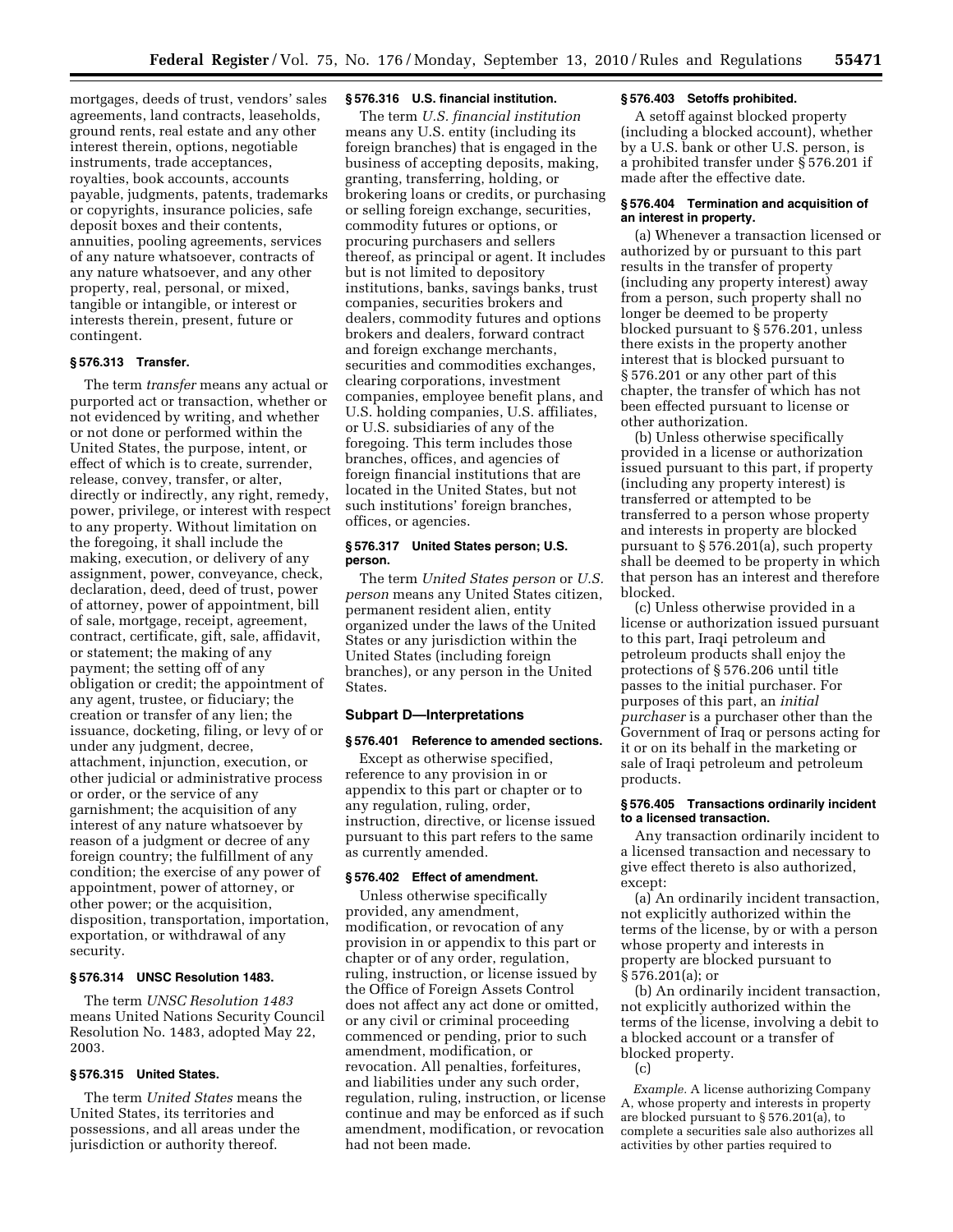complete the sale, including transactions by the buyer, broker, transfer agents, banks, etc., provided that such other parties are not themselves persons whose property and interests in property are blocked pursuant to  $§ 576.201(a).$ 

### **§ 576.406 Provision of services.**

(a) Except as provided in § 576.209, the prohibitions on transactions involving blocked property contained in § 576.201 apply to services performed in the United States or by U.S. persons, wherever located, including by an overseas branch of an entity located in the United States:

(1) On behalf of or for the benefit of a person whose property and interests in property are blocked pursuant to § 576.201(a); or

(2) With respect to property interests subject to § 576.201.

(b)

*Example:* U.S. persons may not, except as authorized by or pursuant to this part, provide legal, accounting, financial, brokering, freight forwarding, transportation, public relations, or other services to a person whose property and interests in property are blocked pursuant to § 576.201(a).

**Note to § 576.406:** *See* §§ 576.507 and 576.509 on licensing policy with regard to the provision of certain legal and medical services.

### **§ 576.407 Offshore transactions.**

The prohibitions in § 576.201 on transactions or dealings involving blocked property apply to transactions by any U.S. person in a location outside the United States with respect to property held in the name of a person whose property and interests in property are blocked pursuant to § 576.201, or property in which a person whose property and interests in property are blocked pursuant to § 576.201 has or has had an interest since the effective date.

# **§ 576.408 Payments from blocked accounts to satisfy obligations prohibited.**

Pursuant to § 576.201, no debits may be made to a blocked account to pay obligations to U.S. persons or other persons, except as authorized by or pursuant to this part.

### **§ 576.409 Charitable contributions.**

Unless specifically authorized by the Office of Foreign Assets Control pursuant to this part, no charitable contribution of funds, goods, services, or technology, including contributions to relieve human suffering, such as food, clothing or medicine, may be made by, to, or for the benefit of, or received from, a person whose property and interests in property are blocked pursuant to § 576.201(a). For the purposes of this

part, a contribution is made by, to, or for the benefit of, or received from, a person whose property and interests in property are blocked pursuant to § 576.201(a) if made by, to, or in the name of, or received from or in the name of, such a person; if made by, to, or in the name of, or received from or in the name of, an entity or individual acting for or on behalf of, or owned or controlled by, such a person; or if made in an attempt to violate, to evade, or to avoid the bar on the provision of contributions by, to, or for the benefit of such a person, or the receipt of contributions from any such person.

# **§ 576.410 Credit extended and cards issued by U.S. financial institutions.**

The prohibition in § 576.201 on dealing in property subject to that section prohibits U.S. financial institutions from performing under any existing credit agreements, including, but not limited to, charge cards, debit cards, or other credit facilities issued by a U.S. financial institution to a person whose property and interests in property are blocked pursuant to § 576.201(a).

# **§ 576.411 Prohibited transactions involving certain Iraqi cultural property.**

(a) The prohibition on trade in or transfer of ownership or possession of certain Iraqi cultural property in § 576.208 is separate from, and independent of, other laws and regulations that may also prohibit the same conduct.

(b) The mere compliance with certain legal, administrative, or procedural requirements, such as the filing of a U.S. Customs and Border Protection Form 3461 (Entry/Immediate Delivery) or U.S. Customs and Border Protection Form 7501 (Entry Summary), does not render the trade in or transfer of Iraqi cultural property otherwise consistent with U.S. law for purposes of § 576.208. The trade in or transfer of Iraqi cultural property as described in § 576.208 would violate § 576.208 regardless of whether the U.S. Customs and Border Protection forms were truthfully and accurately completed.

**Note to § 576.411:** Other laws and regulations potentially applicable to the unlawful trade in or transfer of Iraqi cultural property include, but are not limited to, the transportation of stolen goods, 18 U.S.C. 2314; the receipt of stolen goods, 18 U.S.C. 2315; the importation of goods contrary to law, 18 U.S.C. 545 and 19 U.S.C. 1595a(a), (b), and (c); the exportation of goods contrary to law, 19 U.S.C. 1595a(d); the importation of stolen cultural property, 19 U.S.C. 2607; the importation of cultural property pertaining to the inventory of a museum or religious or secular public monument, 19 CFR 12.104a;

and the emergency protection of Iraqi cultural antiquities, 19 CFR 12.104j.

### **§ 576.412 Entities owned by a person whose property and interests in property are blocked.**

A person whose property and interests in property are blocked pursuant to § 576.201(a) has an interest in all property and interests in property of an entity in which it owns, directly or indirectly, a 50 percent or greater interest. The property and interests in property of such an entity, therefore, are blocked, and such an entity is a person whose property and interests in property are blocked pursuant to § 576.201(a), regardless of whether the entity itself is listed in the Annex to Executive Order 13315, as amended, or designated pursuant to § 576.201(a)(2) or (3).

# **Subpart E—Licenses, Authorizations, and Statements of Licensing Policy**

### **§ 576.501 General and specific licensing procedures.**

For provisions relating to licensing procedures, *see* part 501, subpart E, of this chapter. Licensing actions taken pursuant to part 501 of this chapter with respect to the prohibitions contained in this part are considered actions taken pursuant to this part.

## **§ 576.502 Effect of license or authorization.**

(a) No license or other authorization contained in this part, or otherwise issued by the Office of Foreign Assets Control, authorizes or validates any transaction effected prior to the issuance of such license or other authorization, unless specifically provided in such license or authorization.

(b) No regulation, ruling, instruction, or license authorizes any transaction prohibited under this part unless the regulation, ruling, instruction or license is issued by the Office of Foreign Assets Control and specifically refers to this part. No regulation, ruling, instruction, or license referring to this part shall be deemed to authorize any transaction prohibited by any other part of this chapter unless the regulation, ruling, instruction, or license specifically refers to such part.

(c) Any regulation, ruling, instruction, or license authorizing any transaction otherwise prohibited under this part has the effect of removing a prohibition contained in this part from the transaction, but only to the extent specifically stated by its terms. Unless the regulation, ruling, instruction, or license otherwise specifies, such an authorization does not create any right, duty, obligation, claim, or interest in, or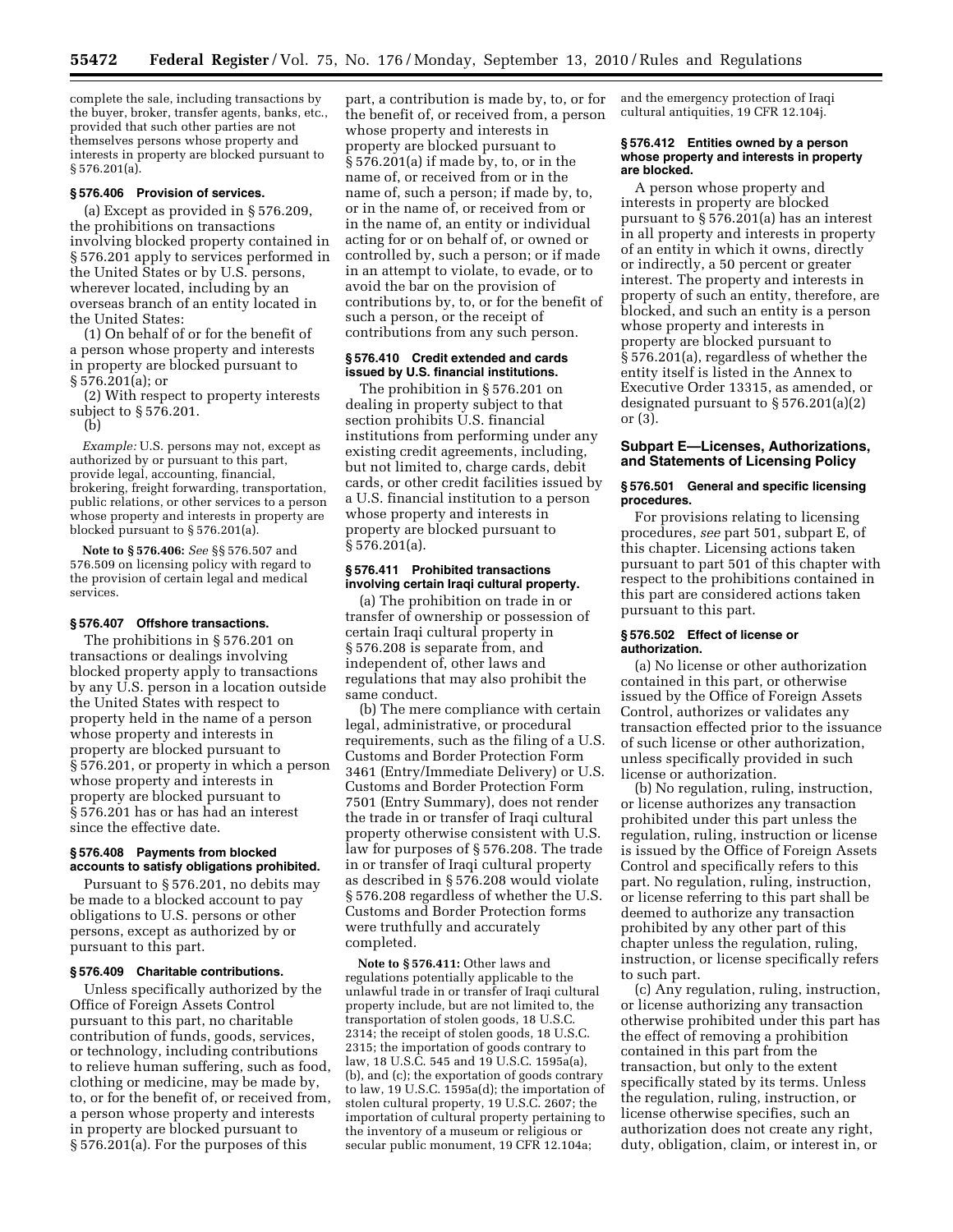with respect to, any property which would not otherwise exist under ordinary principles of law.

# **§ 576.503 Exclusion from licenses.**

The Office of Foreign Assets Control reserves the right to exclude any person, property, or transaction from the operation of any license or from the privileges conferred by any license. The Office of Foreign Assets Control also reserves the right to restrict the applicability of any license to particular persons, property, transactions, or classes thereof. Such actions are binding upon actual or constructive notice of the exclusions or restrictions.

### **§ 576.504 Payments and transfers to blocked accounts in U.S. financial institutions.**

Any payment of funds or transfer of credit in which a person whose property and interests in property are blocked pursuant to § 576.201(a) has any interest that comes within the possession or control of a U.S. financial institution must be blocked in an account on the books of that financial institution. A transfer of funds or credit by a U.S. financial institution between blocked accounts in its branches or offices is authorized, provided that no transfer is made from an account within the United States to an account held outside the United States, and further provided that a transfer from a blocked account may be made only to another blocked account held in the same name.

**Note to § 576.504:** *See* § 501.603 of this chapter for mandatory reporting requirements regarding financial transfers. See also § 576.203 concerning the obligation to hold blocked funds in interest-bearing accounts.

# **§ 576.505 Entries in certain accounts for normal service charges authorized.**

(a) A U.S. financial institution is authorized to debit any blocked account held at that financial institution in payment or reimbursement for normal service charges owed it by the owner of that blocked account.

(b) As used in this section, the term *normal service charge* shall include charges in payment or reimbursement for interest due; cable, telegraph, internet, or telephone charges; postage costs; custody fees; small adjustment charges to correct bookkeeping errors; and, but not by way of limitation, minimum balance charges, notary and protest fees, and charges for reference books, photocopies, credit reports, transcripts of statements, registered mail, insurance, stationery and supplies, and other similar items.

### **§ 576.506 Investment and reinvestment of certain funds.**

Subject to the requirements of § 576.203, U.S. financial institutions are authorized to invest and reinvest assets blocked pursuant to § 576.201, subject to the following conditions:

(a) The assets representing such investments and reinvestments are credited to a blocked account or subaccount that is held in the same name at the same U.S. financial institution, or within the possession or control of a U.S. person, but funds shall not be transferred outside the United States for this purpose;

(b) The proceeds of such investments and reinvestments shall not be credited to a blocked account or subaccount under any name or designation that differs from the name or designation of the specific blocked account or subaccount in which such funds or securities were held; and

(c) No immediate financial or economic benefit accrues (*e.g.,* through pledging or other use) to a person whose property and interests in property are blocked pursuant to § 576.201(a).

## **§ 576.507 Provision of certain legal services authorized.**

(a) The provision of the following legal services to or on behalf of persons whose property and interests in property are blocked pursuant to § 576.201(a) is authorized, provided that all receipts of payment of professional fees and reimbursement of incurred expenses must be specifically licensed:

(1) Provision of legal advice and counseling on the requirements of and compliance with the laws of the United States or any jurisdiction within the United States, provided that such advice and counseling are not provided to facilitate transactions in violation of this part;

(2) Representation of persons named as defendants in or otherwise made parties to domestic U.S. legal, arbitration, or administrative proceedings;

(3) Initiation and conduct of domestic U.S. legal, arbitration, or administrative proceedings in defense of property interests subject to U.S. jurisdiction;

(4) Representation of persons before any federal or state agency with respect to the imposition, administration, or enforcement of U.S. sanctions against such persons; and

(5) Provision of legal services in any other context in which prevailing U.S. law requires access to legal counsel at public expense.

(b) The provision of any other legal services to persons whose property or interests in property are blocked

pursuant to § 576.201(a), not otherwise authorized in this part, requires the issuance of a specific license.

(c) Entry into a settlement agreement or the enforcement of any lien, judgment, arbitral award, decree, or other order through execution, garnishment, or other judicial process purporting to transfer or otherwise alter or affect property or interests in property blocked pursuant to § 576.201(a) is prohibited unless licensed pursuant to this part.

## **§ 576.508 Judicial process in legal proceedings involving ecological accidents.**

The Office of Foreign Assets Control may issue specific licenses on a case-bycase basis to authorize the attachment, judgment, decree, lien, execution, garnishment, or other judicial process against property and interests in property protected by § 576.206 to satisfy liability for damages assessed in connection with an ecological accident (including an oil spill) that occurred after May 22, 2003.

# **§ 576.509 Authorization of emergency medical services.**

The provision of nonscheduled emergency medical services in the United States to persons whose property and interests in property are blocked pursuant to § 576.201(a) is authorized, provided that all receipt of payment for such services must be specifically licensed.

# **§ 576.510 Unblocking certain blocked property.**

(a) Except for such property and interests in property described in paragraph (b) of this section, all transactions involving property and interests in property blocked pursuant to § 576.201(b) of this part are authorized.

(b) The authorization in paragraph (a) of this section does not apply to blocked property and interests in property of persons subject to sanctions pursuant to § 576.201(a) of this part or any other part of 31 CFR chapter V.

### **§ 576.511 Property controlled by the military forces of the United States and their coalition partners in Iraq.**

The prohibition in  $\S 576.201(a)(3)$  that deals with blocked property and interests in property shall not apply to property and interests in property controlled by the military forces of the United States and their coalition partners present in Iraq and acting in their official capacity under the command or operational control of the commander of United States Central Command.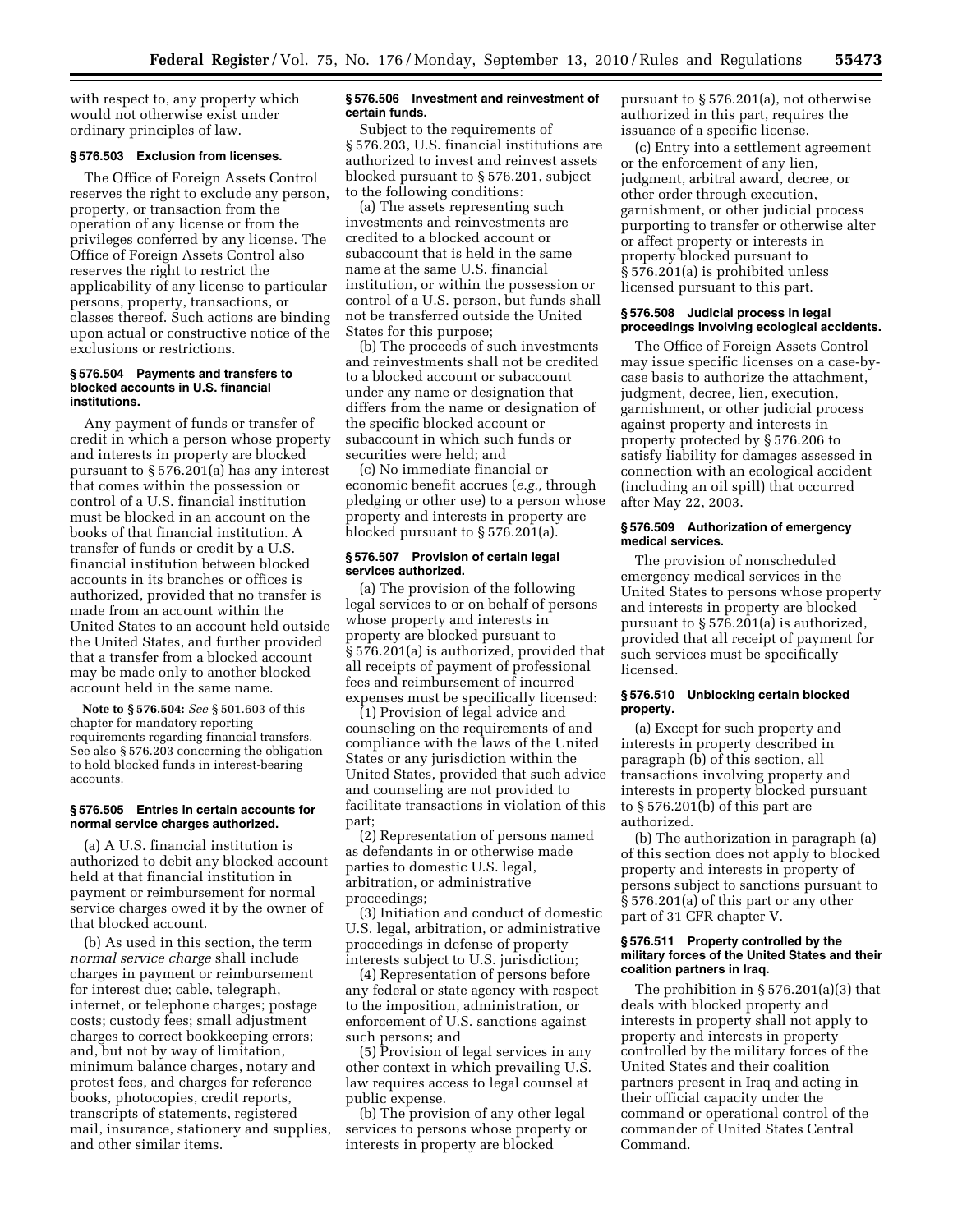**Note to § 576.511:** *See* § 576.207 of this part, which exempts property and interests in property that come under the control of the military forces of the United States and their coalition partners present in Iraq and acting in their official capacity from the prohibitions in § 576.201(a)(1) and (2).

# **§ 576.512 Transactions with certain blocked persons authorized.**

(a) All transactions with state bodies, corporations, or agencies of the former Iraqi regime that are otherwise prohibited by § 576.201(a) are authorized.

(b) The authorization in paragraph (a) of this section does not apply to any transactions with state bodies, corporations, or agencies of the former Iraqi regime listed in Appendix A to 31 CFR chapter V.

# **Subpart F—Reports**

# **§ 576.601 Records and reports.**

For provisions relating to required records and reports, see part 501, subpart C, of this chapter. Recordkeeping and reporting requirements imposed by part 501 of this chapter with respect to the prohibitions contained in this part are considered requirements arising pursuant to this part.

### **Subpart G—Penalties**

# **§ 576.701 Penalties.**

(a) Attention is directed to section 206 of the International Emergency Economic Powers Act (50 U.S.C. 1705) (''IEEPA''), which is applicable to violations of the provisions of any license, ruling, regulation, order, directive, or instruction issued by or pursuant to the direction or authorization of the Secretary of the Treasury pursuant to this part or otherwise under IEEPA.

(1) A civil penalty not to exceed the amount set forth in section 206 of IEEPA may be imposed on any person who violates, attempts to violate, conspires to violate, or causes a violation of any license, order, or regulation issued under IEEPA.

**Note to paragraph (a)(1) of § 576.701:** As of the date of publication in the **Federal Register** of the final rule adding this part to 31 CFR chapter V September 13, 2010, IEEPA provides for a maximum civil penalty not to exceed the greater of \$250,000 or an amount that is twice the amount of the transaction that is the basis of the violation with respect to which the penalty is imposed.

(2) A person who willfully commits, willfully attempts to commit, or willfully conspires to commit, or aids or abets in the commission of a violation of any license, order, regulation, or

prohibition may, upon conviction, be fined not more than \$1,000,000, or if a natural person, may be imprisoned for not more than 20 years, or both.

(b) *Adjustments to penalty amounts.*  (1) The civil penalties provided in IEEPA are subject to adjustment pursuant to the Federal Civil Penalties Inflation Adjustment Act of 1990 (Pub. L. 101–410, as amended, 28 U.S.C. 2461 note).

(2) The criminal penalties provided in IEEPA are subject to adjustment pursuant to 18 U.S.C. 3571.

(c) Attention is also directed to 18 U.S.C. 1001, which provides that whoever, in any matter within the jurisdiction of the executive, legislative, or judicial branch of the Government of the United States, knowingly and willfully falsifies, conceals, or covers up by any trick, scheme, or device a material fact; makes any materially false, fictitious, or fraudulent statement or representation; or makes or uses any false writing or document knowing the same to contain any materially false, fictitious, or fraudulent statement or entry shall be fined under title 18, United States Code, imprisoned, or both.

(d) Violations of this part may also be subject to relevant provisions of other applicable laws.

### **§ 576.702 Pre-Penalty Notice; settlement.**

(a) *When required.* If the Office of Foreign Assets Control has reason to believe that there has occurred a violation of any provision of this part or a violation of the provisions of any license, ruling, regulation, order, direction, or instruction issued by or pursuant to the direction or authorization of the Secretary of the Treasury pursuant to this part or otherwise under IEEPA and determines that a civil monetary penalty is warranted, the Office of Foreign Assets Control will issue a Pre-Penalty Notice informing the alleged violator of the agency's intent to impose a monetary penalty. A Pre-Penalty Notice shall be in writing. The Pre-Penalty Notice may be issued whether or not another agency has taken any action with respect to the matter. For a description of the contents of a Pre-Penalty Notice, see Appendix A to part 501 of this chapter.

(b)(1) *Right to respond.* An alleged violator has the right to respond to a Pre-Penalty Notice by making a written presentation to the Office of Foreign Assets Control. For a description of the information that should be included in such a response, see Appendix A to part 501 of this chapter.

(2) *Deadline for response.* A response to a Pre-Penalty Notice must be made

within the applicable 30-day period set forth in this paragraph. The failure to submit a response within the applicable time period set forth in this paragraph shall be deemed to be a waiver of the right to respond.

(i) *Computation of time for response.*  A response to a Pre-Penalty Notice must be postmarked or date-stamped by the U.S. Postal Service (or foreign postal service, if mailed abroad) or courier service provider (if transmitted to the Office of Foreign Assets Control by courier) on or before the 30th day after the postmark date on the envelope in which the Pre-Penalty Notice was mailed. If the Pre-Penalty Notice was personally delivered by a non-U.S. Postal Service agent authorized by the Office of Foreign Assets Control, a response must be postmarked or datestamped on or before the 30th day after the date of delivery.

(ii) *Extensions of time for response.* If a due date falls on a Federal holiday or weekend, that due date is extended to include the following business day. Any other extensions of time will be granted, at the discretion of the Office of Foreign Assets Control, only upon specific request to the Office of Foreign Assets Control.

(3) *Form and method of response.* A response to a Pre-Penalty Notice need not be in any particular form, but it must be typewritten and signed by the alleged violator or a representative thereof, must contain information sufficient to indicate that it is in response to the Pre-Penalty Notice, and must include the Office of Foreign Assets Control identification number listed on the Pre-Penalty Notice. A copy of the written response may be sent by facsimile, but the original also must be sent to the Office of Foreign Assets Control Civil Penalties Division by mail or courier and must be postmarked or date-stamped in accordance with paragraph (b)(2) of this section.

(c) *Settlement.* Settlement discussion may be initiated by the Office of Foreign Assets Control, the alleged violator, or the alleged violator's authorized representative. For a description of practices with respect to settlement, see Appendix A to part 501 of this chapter.

(d) *Guidelines.* Guidelines for the imposition or settlement of civil penalties by the Office of Foreign Assets Control are contained in Appendix A to part 501 of this chapter.

(e) *Representation.* A representative of the alleged violator may act on behalf of the alleged violator, but any oral communication with the Office of Foreign Assets Control prior to a written submission regarding the specific allegations contained in the Pre-Penalty